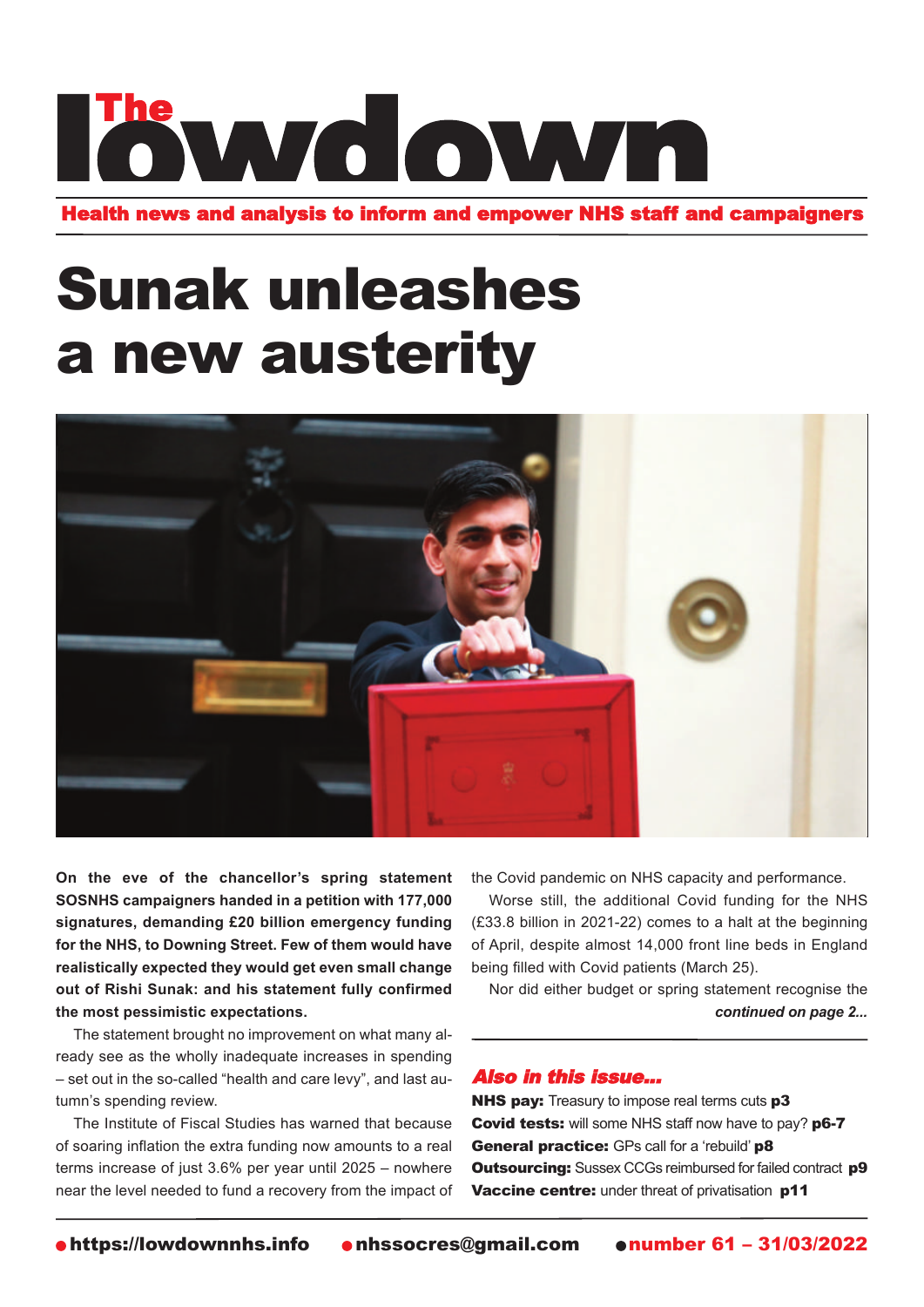2/

need for increased capital spending to tackle the massive £9bn backlog of maintenance to NHS hospitals and equipment, or give any real hope that construction of the promised 48 "new hospitals" would even begin before the next election.

But the spring statement is only part of the bad news. Sunak's statement had been preceded by the announcement over the previous weekend that he was doubling the NHS's annual savings target from 1.1% to 2.2%, in the hopes of delivering an annual saving of £4.75bn.

#### Daunting targets

The HSJ had already been warning that many trusts were faced with daunting targets for so-called efficiency savings, with some expected somehow to save over 5% of their budget in 2022-23. This is a level never previously achieved – except perhaps in the spending cuts of £10m in a year that triggered the scandalous collapse in care at Mid Staffordshire Hospitals in the mid 2000s.

The day after the spring statement NHS England's Board was told by chief financial officer Julian Kelly that they had to cut core NHS funding by £500m in 2022-23, while rising inflation could add another £1bn in financial pressure. This

*...continued from page 1* meant they would "have to look at what that means for our ability to deliver NHS goals …"

> So not only is there no light at the end of the tunnel for increasingly desperate NHS staff after two gruesome years coping with Covid (or for patients stuck on lengthening waiting lists for operations), but widespread deficits are likely to re-emerge in 2022-23.

> The task of driving through this new, brutal, austerity which threatens the NHS with a second successive decade of decline, will fall to the Integrated Care Boards that will take on statutory powers from July, once the Health and Care Bill completes its passage through parliament.

> Some Integrated Care Systems will no doubt resort to drastic measures as they try to reduce spending to hit budget targets, just as Clinical Commissioning Groups, Primary Care Trusts and Health Authorities have done before them.

> But the new, less local, commissioning bodies may well run into conflict with major local acute trusts, which are also battling to balance their books. So the new system is certain to get off to a suitably bumpy start, with each decision potentially further highlighting the lack of local accountability in the new system.

> > *John Lister*

### **NHS ENglaND plaNS – FOR pRivatE patiENtS**

**it was bad enough that NHS England's latest bi-monthly Board meeting showed no real reaction** to the news of a further £1.5 billion of cuts and cash pressures: but we now know they are not **even properly focused on the NHS at all.**

**the HSJ has revealed a leaked NHS England document that has been circulated inside the NHS since the end of last year which instructs local leaders to focus their energies not on reducing waiting lists and treating NHS patients, but instead to "actively explore and develop opportunities to grow their external (non-NHS) income."**

**it goes on: "private patient services continue to be a significant source of material opportunity in the NHS." the document commits NHS England to work with trusts to "identify and scale-up NHS export opportunities and support development of private patient opportunities to generate revenue and provide benefits for NHS staff and local patients and services."**

**Even the Daily telegraph has headlined this story "Outrage as NHS hospitals told to target more private patients, despite record waiting list," quoting cancer doctors stating the advice was "morally outrageous," and noting new figures from the private Healthcare information Network showing "a near-tripling in the number of self-funded hip operations since the pandemic."**

**large queues and long delays actually help NHS England's plans to turn the NHS itself into a two-tier system, driving more desperate patients to seek private treatment. the conflict of interest exposed by this document means that at least the NHS England staff who drew up the leaked document should resign or be sacked – and the Board, which appears to be incapable of any action to address the growing crisis of the NHS should also be replaced.**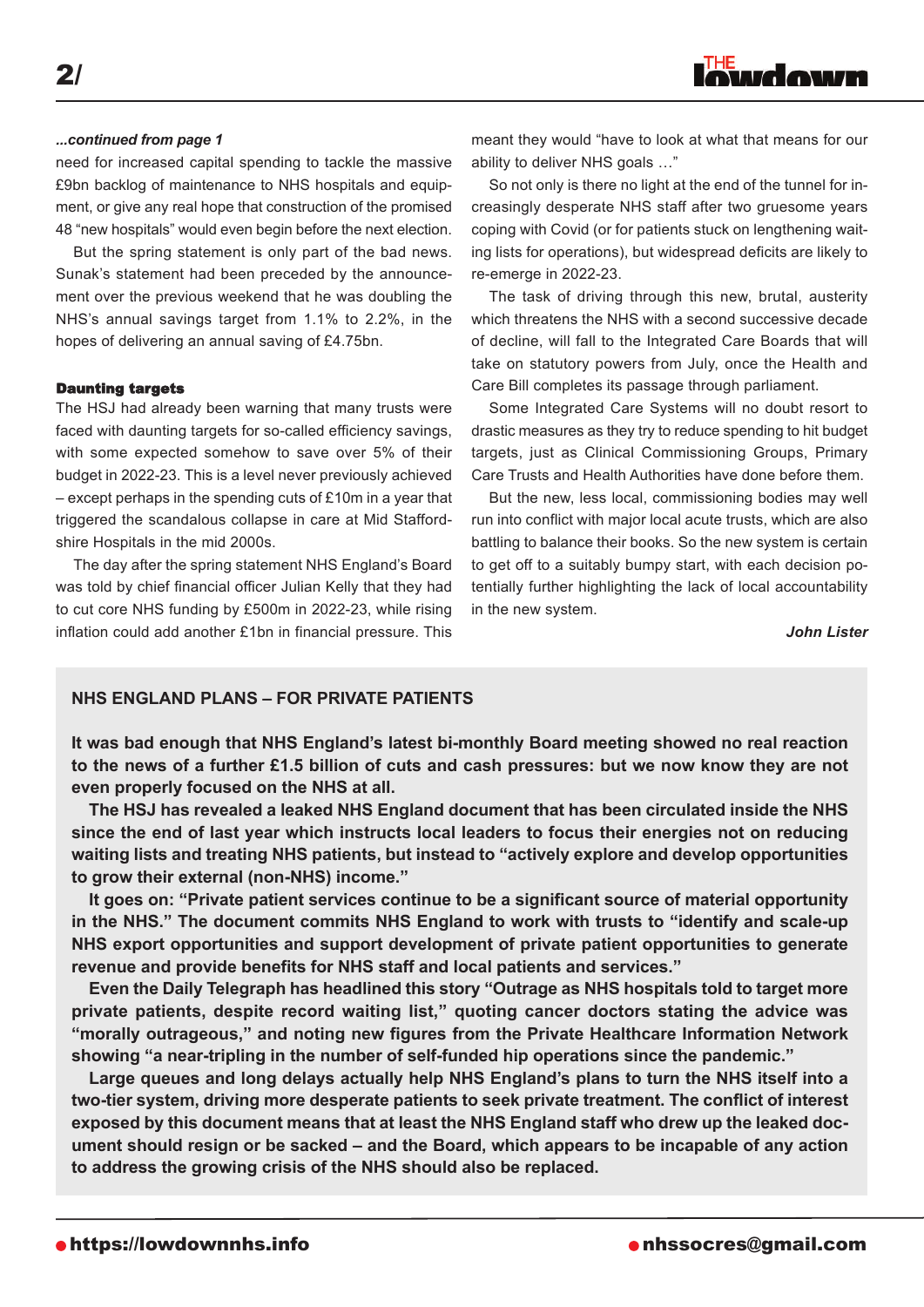

### NHS staff must suffer real terms pay cut, say Treasury

**the chancellor's spring statement, as feared, lacked any commitment to extra funding to enable an above-inflation increase in pay for hard-pressed NHS staff whose pay has suffered a decade of decline.**

The ministers and the Department of Health and Social Care hinted in February that any increase above 3% for NHS staff could lead to operations being cancelled, so tight is the cash squeeze imposed by Rishi Sunak.

Government statements after the spring budget have also emphasised the need for "pay restraint" for NHS staff – as inflation soars towards 8% – leaving staff facing a further real-terms pay cut of around 5% – equivalent to £20 per week for staff on £20,000 and £30 per week for staff on £30,000.

In early February Bank of England boss Andrew Bailey, struggling by on just half a million per year, triggered a storm of protest when he called for workers to show "restraint" rather than seek pay increases to at least keep pace with the rising rate of inflation. But pay restraint does not prevent inflation, it just means that working people suffer its effects more severely.

Health workers' pay has already been restrained – for over ten years. Last year the Health Foundation calculated that over the previous decade nurses and health visitors had suffered a real terms loss since 2011 of £1,583 on annual salary, midwives £1,813 and scientific and technical staff a massive £2949.

But as inflation has risen towards levels not seen since the 1980s, the government's line has hardened, despite the obvious need for the NHS to improve its pay offer if it is to recruit to fill 110,000 vacancies, or even retain many of the staff it has.

A new UNISON survey of more than 9,000 health workers in England, found almost half (48%) are seriously considering leaving the NHS in the next year. Of those seriously considering leaving, three fifths (61%) are attracted by better pay, while one in five (21%) are looking for less-pressured working conditions. And around two thirds (68%) of NHS staff say they will look for other, better-paying work, if this year's NHS pay award does not keep pace with the cost of living.

UNISON has warned that the NHS risks losing thousands of low-paid staff including 999 call handlers, healthcare assistants, medical secretaries and cleaners to the private sector unless wages increase significantly. A new report has found that supermarkets, coffee shops and logistics firms, are among those promoting wages that exceed the lowest hourly rates in the NHS.

Morrisons is offering a minimum of £10 an hour compared with £9.49 for a hospital porter or catering assistant, and Amazon's basic rate is £11.10 for some permanent staff, according to the research commissioned from analysts Incomes Data Research.

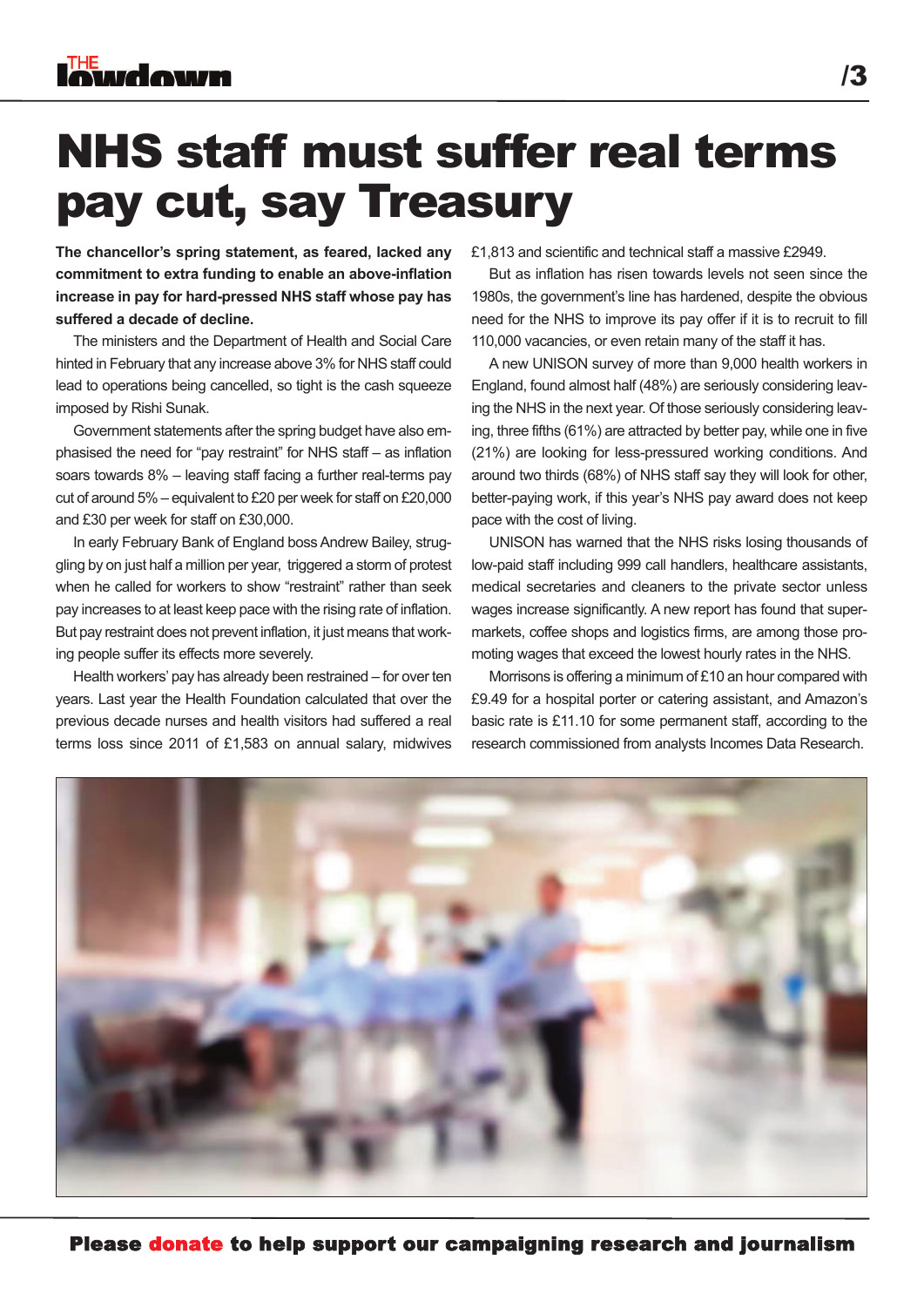



### Private sector set to milk the NHS

**While NHS resources are facing a renewed and tightening financial squeeze, the limited funds available are more likely than ever to be diverted to paying for services in private hospitals and clinics, while NHS beds and resources remain closed or under-used.**

We know this from NHS England's 'Delivery Plan,' which is supposed to enable the recovery of acute services from the aftereffects of the pandemic, but in fact accepts that waiting lists could rise to 14 million before they fall, and that long waits won't be eradicated until 2025.

The Plan is heavily – one might almost say obsessively – focused on the need for long-term reliance on the "capacity" of the private sector. It's far and away the most consistent theme running through the 50-page document. Here are the key passages:

"The physical separation of elective from urgent and emergency services … will include a strengthened relationship with independent sector providers to accelerate recovery."

"More people offered the option of treatment by high quality independent sector providers, free at the point of care."

"As we tackle the elective backlog, a long-term partnership with our independent sector partners, including charities, will be crucial in providing the capacity we require to deliver timely and high quality care for patients."

"Independent sector providers have a significant role to play in supporting the NHS as trusted partners to recover elective services, including cancer, as they have throughout the pandemic. Systems will include local independent sector capacity as part of elective recovery plans and will work in partnership with independent sector partners to maximise activity to reduce waiting times sustainably."

"Elective care boards within each integrated care system (ICS) have been established to bring together local providers, including the independent sector, to agree priorities and solve operational challenges. Systems will work with the independent sector within the context of their broader recovery strategy, population and local plans."

"The development of successful local partnerships between providers and the independent sector will be built on nationally agreed principles ensuring that local areas:

Clearly articulate how patients can choose their place of treatment at all stages. This will be supported by clear and consistent communication with patients that explains the role of and options for using the independent sector.

Clearly demonstrate how independent sector providers are contributing to overall elective recovery, including for cancer diagnosis and treatment."

"Local areas will be encouraged to develop partnerships with the independent sector that support long-term contracting with sector providers, act at system level to respond to local challenges and allow partners to plan ahead. In addition, joint regular reviews of demand for services and available capacity will support the clinically appropriate transfer of high volume and low complexity conditions, as well as some cancer pathways and diagnostics, to the independent sector. …. More complex cases can also be treated in independent sector sites that can deliver this level of treatment."

"To further guarantee the effectiveness of partnership working,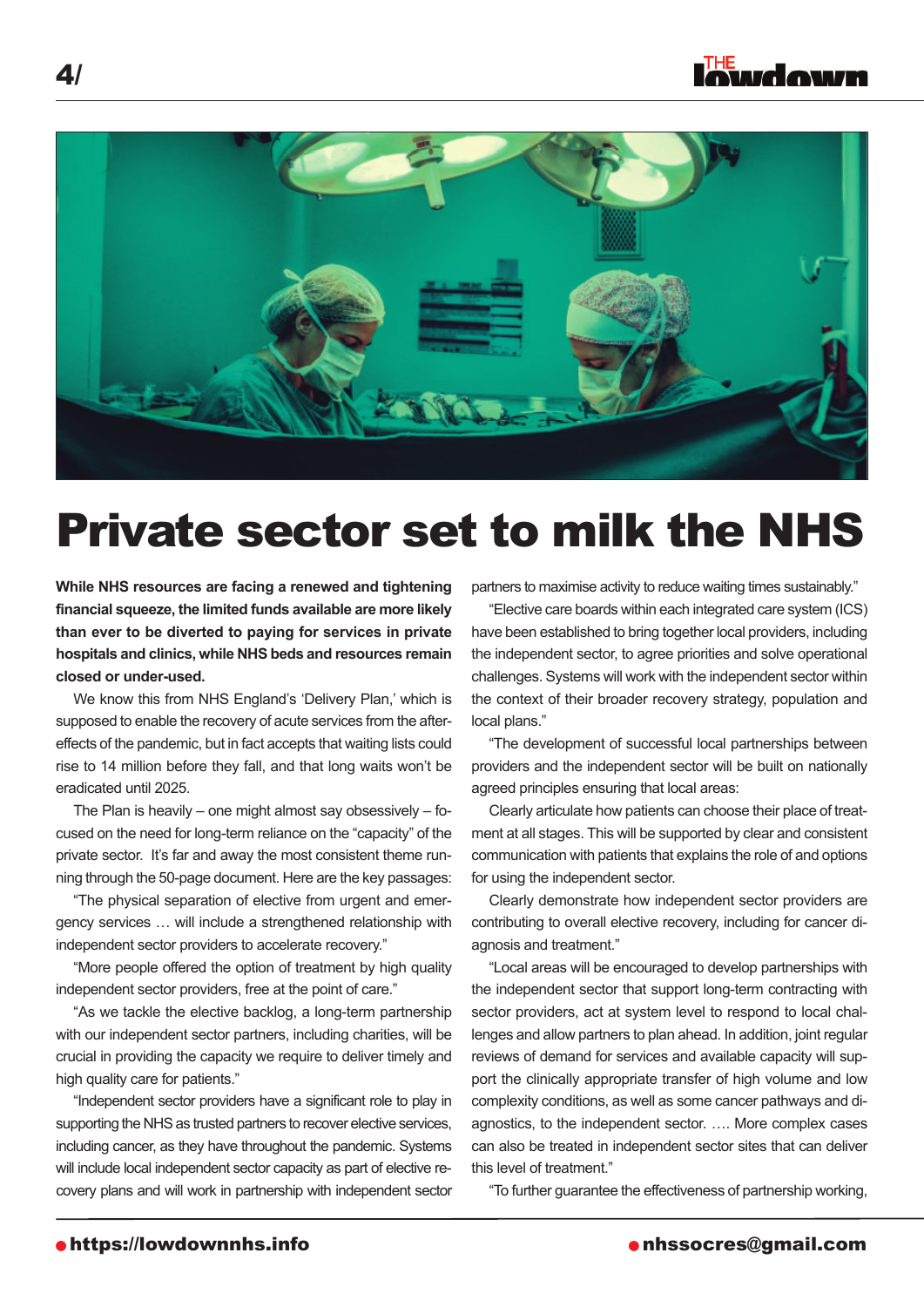systems will have the opportunity to design a joint approach with the independent sector on workforce."

#### Why private providers can't be the answer

Quite apart from any ideological objections to funnelling public money to profit-seeking private providers, and the cost of paying above NHS tariff prices to make it profitable for private hospitals to treat NHS patients rather than a growing number of 'self-pay' private patients, there are practical problems with this scenario for the NHS.

Firstly, the private sector cannot bridge the gaps in capacity that have been opened up in the NHS by the decade of austerity and bed cuts and the impact of Covid.

The most recent official statistics on bed numbers, to the end of last year, show 11,400 of the 100,000 general and acute beds that were technically "available" were not being used. There is no capital to enable trusts to reopen beds that have remained empty since the Covid pandemic first struck.

The combination of beds still unused, and beds filled with Covid patients is currently over 25,000 NHS front-line beds (one in four) currently out of action for either emergency or waiting list patients.

But the whole of the private acute hospital sector according to Laing Buisson comprises just 8,000 beds, and many of these are not affordable, not available or not suitable for high volumes of NHS elective care. But even if EVERY available bed was blockbooked, it could only compensate for less than a third of the capacity that has been lost to the NHS.

Plus diverting large numbers of NHS patients from NHS hospitals to private hospitals often several miles away will in many cases mean also dispatching teams of NHS staff to deliver the operations, since the private sector is not staffed up to work in such intensive fashion. This means taking staff out of multidisciplinary teams in NHS hospitals where they can be on call to cover emergencies, making trusts much less efficient.

Any further expansion of the private sector would also mean increased recruitment from the same limited pool of staff trained by the NHS – effectively robbing one department to staff another.

Spending extra money to deliver the least complex operations in private hospitals, which generally lack ICU facilities, and are geared only to the simplest of surgery and patients with few if any complications, also means that there are fewer resources available for the NHS to treat the older and more seriously ill patients that the private sector does not see as profitable. Waiting lists for more complex conditions are likely to go up, as treatment for more straightforward cases is speeded up. This is a new "inverse care law," prioritising the cases that have least serious needs.

The outlook is gloomy, too for improvements in emergency services and for mental health, neither of which are included in the Delivery Plan. With an increasing flow of investment towards

private providers, who have always studiously avoided offering emergency services, it seems certain the deadly combination of staff shortages and lack of front-line beds will continue to delay patients' process through A&E.

It's also only NHS hospitals that will face the logjam of delayed discharge of patients after longer stays in hospital, as the lack of social care and community health care limit their efficiency. NHS England has tried to bully this problem away, sending out an edict on December 12 last year telling trusts to cut by half the number of patients with "no reason to reside" who were still in hospital.

But without any alternative support available for discharged patients, the actual numbers of long stay patients grew by almost 10% in the first month, and has remained consistently higher than it was when the order was sent out – with the latest sitrep figures showing numbers of patients in hospital for more than 3 weeks has increased by 14% since December 12.

#### The new inequalities

The other problem which the NHS England guidance does not address is that the private hospitals are not equally distributed across the country, but focused on prosperous populations and areas, so mainly located in London and the south east of England.

Any recovery strategy dependent upon private rather than NHS capacity will inevitably offer a raw deal to other parts of England, notably the more deprived areas of the midlands and the former "red wall" northern areas that swung on the Brexit issue to give Boris Johnson his large Commons majority.

These areas have consistently lost out over the past decade as austerity has widened social inequalities and stalled and even reversed the historic trend towards increased life expectancy. Disregarding all of the problems we have outlined, NHS England's Delivery Plan aims to build a long-term strategy around partnerships with the private sector.

Once this dependency is established, it will take even bigger investment to break from it. So any lingering hopes there might be any 'levelling up' of access to health care, or any medium or long term plan to bring down the waiting list should now be discarded. The new inequality is taking shape alongside Rishi Sunak's new austerity.

The government's ambition to transform the NHS into a cash cow for a growing private sector has never been dependent upon legislation, but always linked to the austerity squeeze on NHS funding and capacity, and accelerated by the Covid pandemic.

Under the Delivery Plan the private sector will not need to tender or compete for contracts – they will be firmly entrenched in long term, one-sided "partnerships," in which they take the profits and the NHS shoulders the burden.

*John Lister*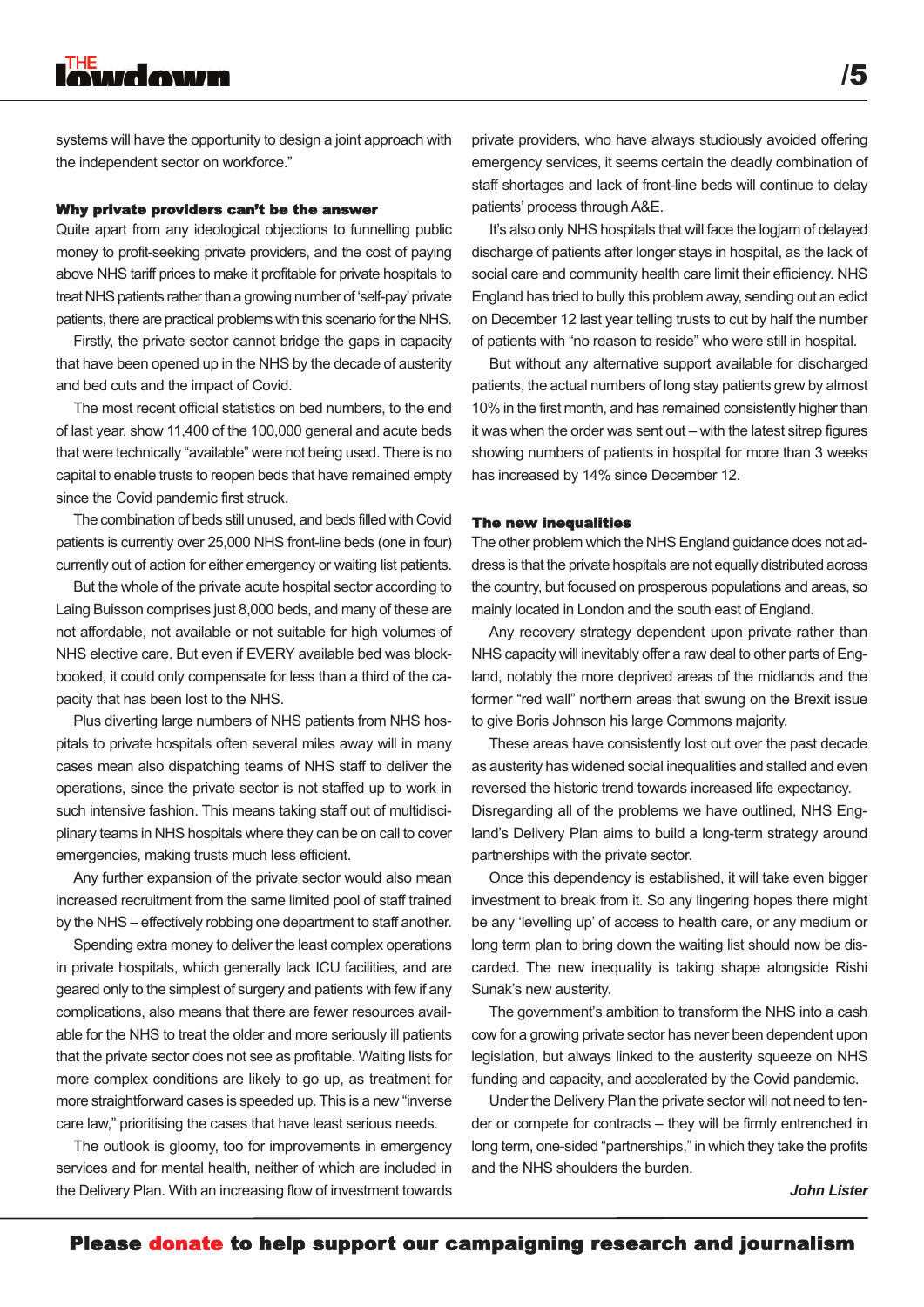### Many NHS staff face a charge for Covid tests



**With just days to go before the 1 april deadline marking the end of free covid testing for many, a last-minute update from the Department of Health & Social Care (DHSC) has failed to** fully clarify how this move will affect the majority of staff work**ing within the NHS.**

The DHSC update, released barely two days before the deadline is due to expire, contains just two specific, limited concessions for NHS staff:

*– free symptomatic testing will continue to be provided for people working in some high-risk settings, such as for NHS workers – free asymptomatic lateral-flow testing will still be available* *to those working in some high-risk settings – such as patientfacing staff in the NHS and NHS-commissioned independent healthcare providers – but only where infection can spread rapidly while prevalence is high*

No attempt is made in the press release accompanying the update to define what constitutes a high-risk setting, or to list what roles within those settings may or may not still be eligible for free testing. It's worth noting too that staff employed by NHS-commissioned independent healthcare providers – ie private companies – may receive free covid tests at the taxpayer's expense.

And tellingly, missing from the small list of groups who can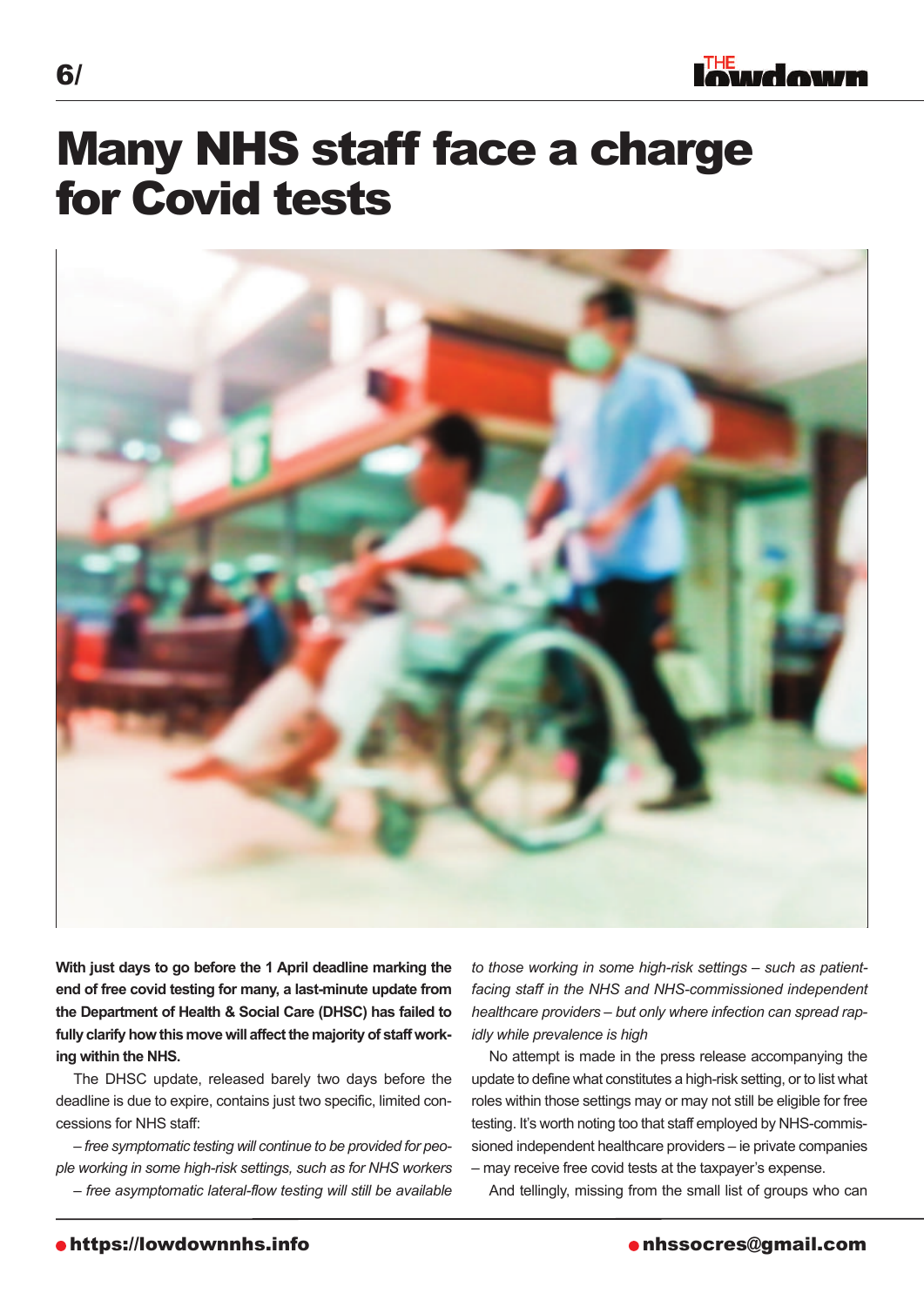### **THE** wdown

still access free testing after 1 April are those staff members not working in high-risk clinical settings, which suggests that these employees could now have to pay for their own tests.

The press release goes on to claim that the cost of these changes – which ultimately represent a sizeable cost-cutting programme – "will be met within existing funding arrangements", but that they will also be partly financed by reintroducing charges for NHS staff using hospital car parks, again from 1 April.

These changes had been flagged up by the government since the beginning of the year, albeit in a contradictory fashion. Aspokesperson for prime minister Boris Johnson suggested on 22 February that NHS staff would probably remain eligible for free symptomatic testing only, and that a decision on asymptomatic testing would be made by the DHSC and NHS England (NHSE) "in due course". But health secretary Sajid Javid told BBC Breakfast, on the same day, that NHS staff would continue to get free tests regardless.

The first hint of changes on the way came back in January, when Oxford University Hospitals NHS Foundation Trust told its employees that NHS England would no longer directly provide them with free lateral-flow testing kits, and so they would need to order free kits via the central government system.

And in a parallel development – one which may have a direct impact on the debate about free testing in the health service – the government earlier this month moved to ditch the introduction of mandatory covid jabs for frontline NHS staff. That change, coincidentally, is also due to take effect on 1 April.

#### For as little as £50 a month...

With NHSE appearing unlikely, for the moment, to continue picking up the tab for free covid testing across the entire health service, the NHS Confederation (NHSC) has warned that testing of staff at their own expense would cost each worker £50 a month.

While certainly generating substantial savings for the health service – the NHS is, with 1.3m staff, the largest employer in Europe, so £50 per head equals £65m a month in reduced outgoings – such a charging regime would inevitably hit the lowest-paid staff hardest.

Nursing in Practice recently quoted NHSC chief executive Matthew Taylor saying, "In the face of a cost-of-living crisis, many staff will simply not be able to afford to regularly buy their tests."

That leaves NHS staff in an invidious position due to their continuing obligation to test during the pandemic. As Nursing Notes pointed out last week, "The most recent guidance from NHS England still requires staff to test and report their test results twice a week, but fails to outline how this will be funded [after 1 April]."

And two further cost-cutting moves by the Treasury, announced over the past ten days, can only make the challenge for health service employees more difficult.

A press release dated 21 March heralded a new government drive, in the form of an 'efficiency and value for money committee' chaired by chancellor Rishi Sunak, which will see the NHS' annual 'efficiency commitment' double to 2.2 per cent, in the process "freeing up" £4.75bn in "savings".



A few days later came the news that the government had asked NHS England to 'reduce core funding' – ie make cuts – to the value of £500m as part of its 'living with covid' campaign. The move led NHSC chief exec Matthew Taylor to suggest the reduction would inevitably mean cuts to frontline services.

Further clarification on who pays for testing staff across the NHS – ie staff working in all settings, not just high-risk ones – may well emerge in additional guidance which, according to the DHSC press release, is due to appear on 1 April. However, as the House of Commons rises on 31 March for the Easter recess and doesn't return until 19April, that guidance is set to avoid parliamentary scrutiny for almost three weeks.

*Martin Shelley*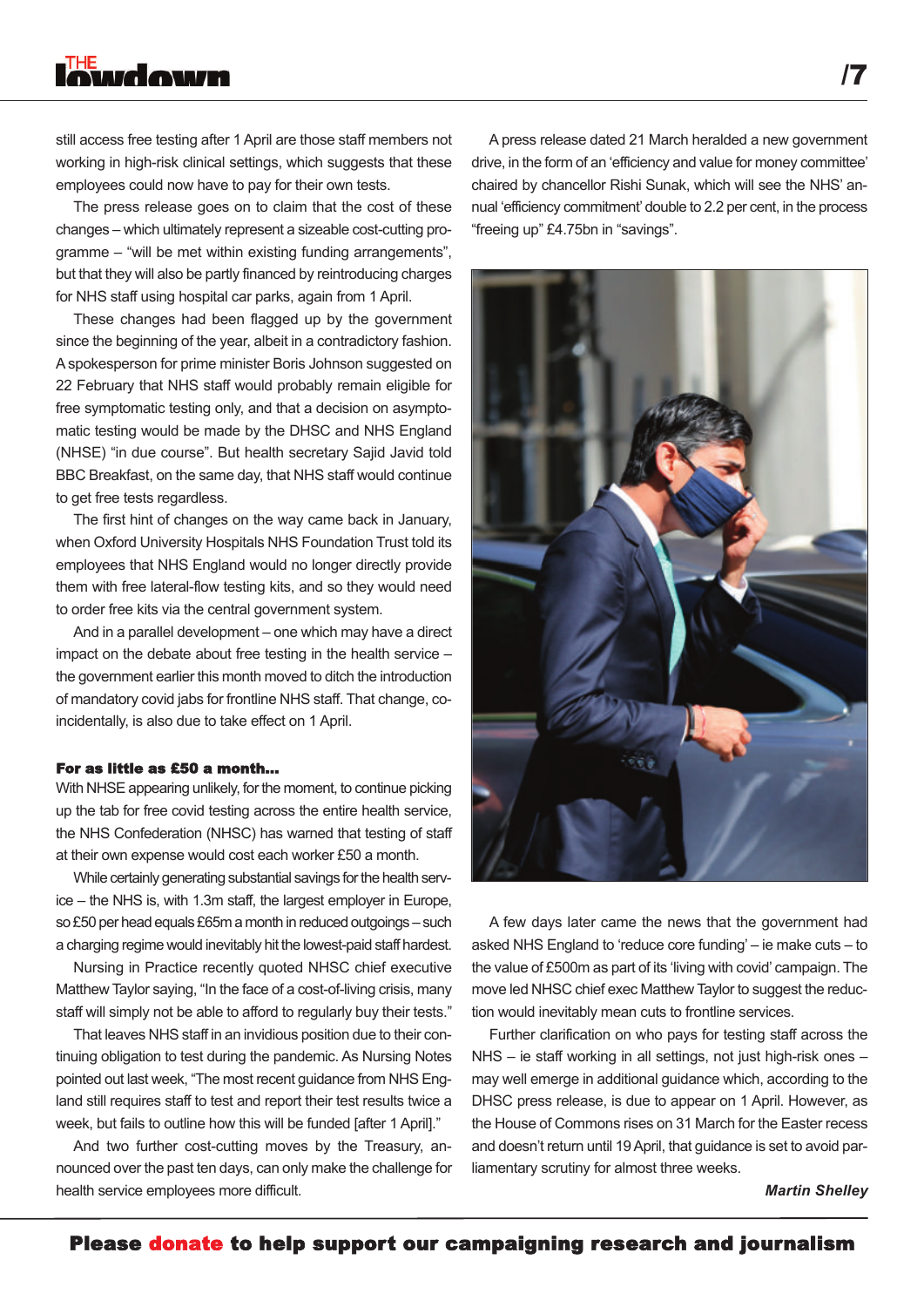

### GPs call for a rebuild of General Practice

**a lack of investment and workforce planning stretching back years now means that general practice is unsafe for many patients and staff, in particular gps. a new poll has reported that more than 80% of gps believe that patients are being put at risk when they come into their surgery for an appointment and data from a mental health charity for NHS staff shows 60-70% of those who phone for help are gps.**

A new campaign, launched this week, plans to pressurise the government to fund general practice properly and deliver on its commitment to deliver an additional 6,000 GPs in England by 2024. The campaign notes that "in 2019, the UK Government promised to deliver a workforce plan for General Practice and the NHS in England. In 2022, we are still waiting."

The Rebuild General Practice campaign, funded by the BMA and GPDF and supported by Jeremy Hunt MP, chair of the Health Select Committee, also demands that ministers and health leaders tackle the factors driving GPs out of the profession, such as burn out, and create a plan to reduce GP workload and improve patient safety.

The new poll of 1,395 GPs, released by the campaign, found only 13% said their practice was safe for patients all the time. Concerns for patient safety were expressed by 85% of the respondents, with 2% saying patients were "rarely" safe, 22% saying they were safe "some of the time", and 61% saying they were safe "most of the time". Asked if they thought the risk to patient safety was increasing in their surgery, 70% said it was.

#### Patient safety at risk

GPs said staff shortages and not enough time in appointments were the main factors affecting patient safety. With 86% of GPs saying they did not have enough time in consultations with patients and 77% of GPs feeling that GP shortages put patient safety at risk.

The negative effect on GP's mental health and wellbeing is also evident, Dr Kieran Sharrock, a GP based in Lincoln and deputy chair of the BMAEngland's GP Committee, speaking at the campaign's launch said:

"One survey from last July found that 51 per cent of GPs are suffering from burnout, depression, or other mental strain. And over the last year, the equivalent of 279 fully qualified, full-time GPs have left the workforce altogether."

Recent data shows that on average GPs are conducting 37 appointments every day – almost 50 per cent more than the recommended number of 25.

Speaking to the House of Commons Committee on Social Care this week, Professor Dame Clare Gerada, said that GPs were 60-70% of those that contacted a confidential mental health support service in the first year of the pandemic. She called for a CQC-style, arms-length body to hold the NHS to account over GP and other staff burnout, and that mental health should be 'as important' to the NHS as 'finance'.

This week also saw the start of a parliamentary inquiry into the future of general practice. At the first oral session, Dr Sharrock, leader of the Rebuild General Practice campaign and deputy chair of the BMAEngland's GP Committee, noted that the criticism and negativity about GPs and general practice must end if the NHS wants to retain the doctors we have and recruit more, particularly the constant criticisms about seeing patients face-to-face:

"The evidence is that actually GPs throughout the pandemic did, and currently are, seeing patients face-to-face – with 60.3% of our appointments being just that".

Aresult of the assumption that GPs are not seeing patients inperson is that many practices are now seeing an increase in abuse, which has a serious impact on doctors' welfare and ultimately drives more out of the profession, further escalating the staffing crisis.

Back in 2015, it was Jeremy Hunt that pledged to increase the number of GPs in England by 5,000 by 2020. A target that was never met. Then Boris Johnson promised in the 2019 general election to boost the GP workforce by 6,000 by 2024-25. However, Sajid Javid, the health secretary, has admitted that that pledge will not be delivered either.

Despite the crisis in general practice and the calls for more funding from the BMA and others, there was nothing for general practice in the Chancellor, Rishi Sunak's spring budget.



**o**https://lowdownnhs.info **notationally a nhastially community of the number of the nhssocres@gmail.com**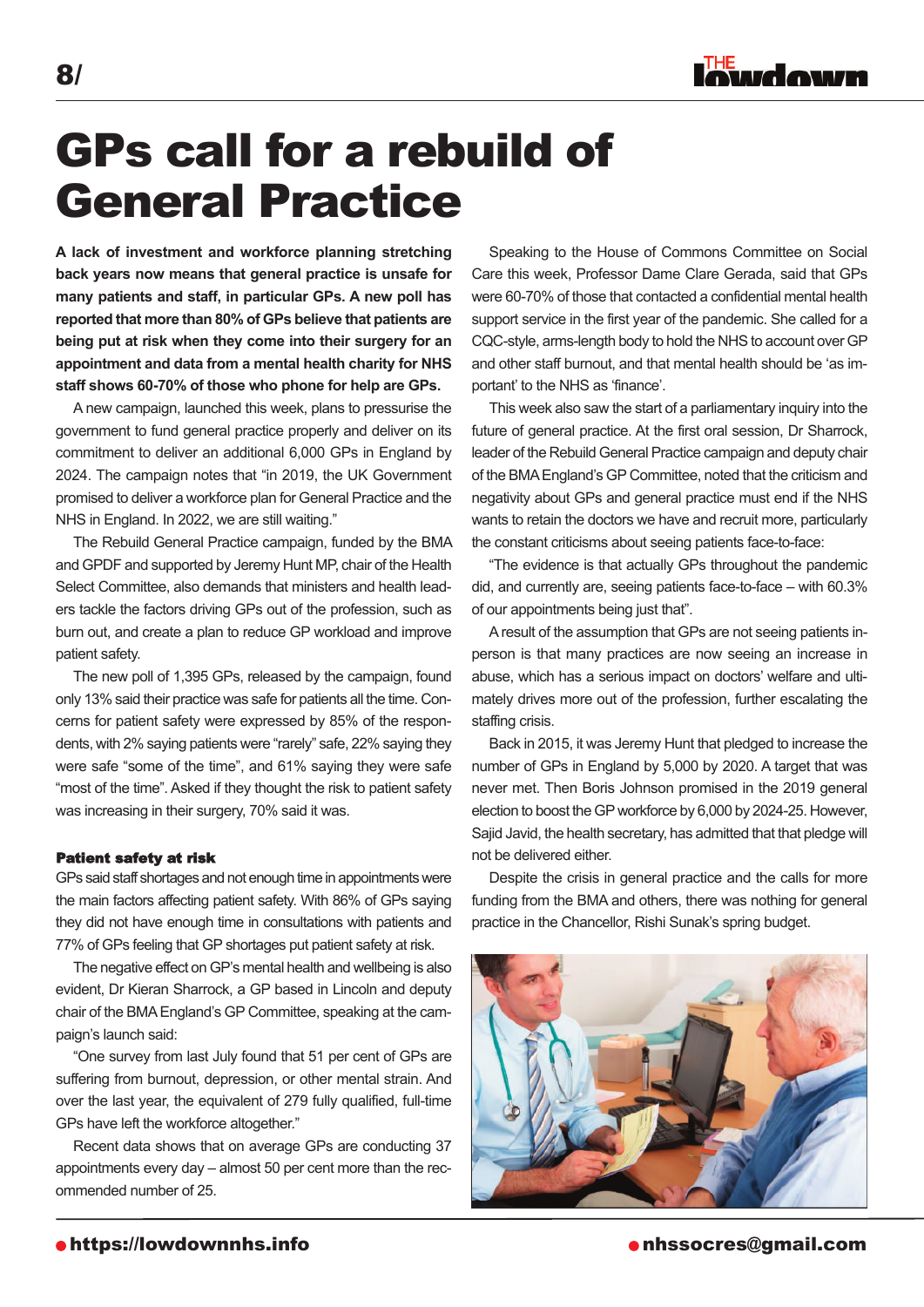

### Sussex CCGs finally get payment from disastrous outsourcing contract

**NHS commissioners in Sussex have finally got back some of the money owed them following the 2016 collapse of the non-emergency patient transport services contract with Coperforma, according to a report in the HSJ.**

The clinical commissioning groups (CCGs) in Sussex are to receive a "significant" amount of money from a company called Sinocare Group Ltd, based in Hong Kong; this was one of the parent companies of Coperfoma. The full amount of the payout has not been disclosed as yet.

The Coperforma contract in Sussex for non-emergency patient transport is perhaps one of the most high profile and disastrous failures of outsourcing in the last decade. The four-year contract worth £63.5 million was awarded to Coperforma in 2015 by seven CCGs in Sussex.

The company replaced the NHS's South-East Coast ambulance service (SECamb) on 1April 2016. It was then just a matter of days before problems with the contract hit the headlines. By mid-April local and national press were reporting on a service in chaos, with crews not turning up to pick up patients leading to missed appointments and patients languishing for hours in hospitals awaiting transport home. Patients included those with kidney failure with appointments for dialysis and cancer patients

attending chemotherapy sessions. The GMB union representing the ambulance crews said it was an "absolute shambles".

Under the contract, Coperforma acted as an intermediary sub-contracting out the ambulance work to private ambulance companies. Many of the staff working for the sub-contractors had transferred from SECamb after this organisation lost the contract. However, by August it was evident that there were issues of payment to sub-contractors and several reported financial difficulties. The sub-contractors all blamed Coperforma, saying they are owed millions in unpaid invoices by the company.

Coperforma were finally forced to give up the contract in October 2016. Despite promising to transfer money to pay the ambulance crews, High Weald Lewes Havens CCG (now East Sussex CCG) had to step in and provide the money for the back pay.

There followed a long legal battle between the CCGs and Coperforma and its parent companies to recover money they were owed for extra costs resulting from the collapse.

In 2018, Coperforma went into voluntary liquidation and in 2019 HSJ reported that the company had just a few thousand pounds in its bank accounts and owed £11.3m to unsecured creditors, including NHS organisations and suppliers of ambulances and staff.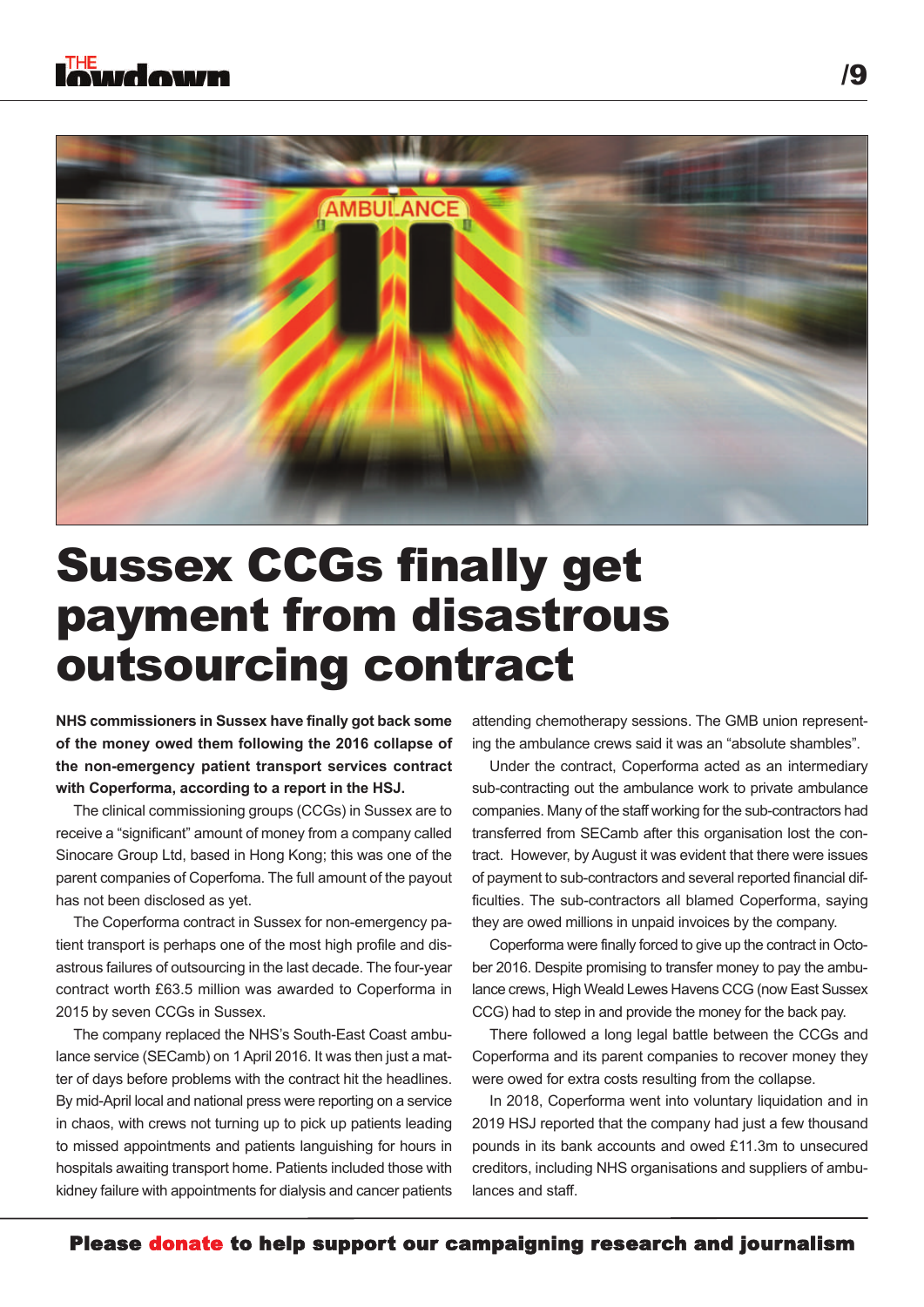### Public 'thumbs down' for Government performance on the NHS



**public satisfaction with the NHS has fallen to its lowest level since John Major's government lost office in 1997, according to analysis of the 2021 British Social attitudes survey (BSa) published by the King's Fund and the Nuffield trust.**

It finds that just 36% of the public is satisfied with how the health service is running – an unprecedented drop of 17 percentage points from 2020. The record falls in satisfaction include GP and hospital services, and can be seen across all ages, income groups, sexes and supporters of different political parties. The Nuffield Trust points out:

"More people (41 per cent) are now dissatisfied with the NHS than satisfied. Concerns over long waiting times (65 per cent), NHS staff shortages (46 per cent) and inadequate government funding (40 per cent) remained the top reasons people gave for being dissatisfied with the NHS in 2021."

Dr Katherine Henderson, President of The Royal College of Emergency Medicine, said: "It is disheartening to see that satisfaction with Accident and Emergency services has fallen to its lowest since a question on A&E was introduced in 1999, a fall of 15 percentage points from 54% to 39%.

"Sadly, though, it is not surprising. For months we have been highlighting the crisis that Urgent and Emergency Care services are facing, the significant threats to patient safety, the moral injury facing staff, the crowded Emergency Departments and long waiting times and the danger these pose."

"This has been met with little to no action by the UK Govern-

ment. We have called for an Urgent and Emergency Care recovery plan to tackle the crisis and improve the situation. What we have been given are tents in carparks outside Emergency Departments."

The BSA follows similar findings in last month's Health Foundation report 'Public perceptions of the NHS and social care: performance, policy and expectations,' in which the public were also negative and pessimistic about the state of the NHS.

More than half (57%) of people polled at the end of last November thought the general standard of care provided by the NHS had got worse in the previous 12 months, while 69% thought the standard of social care had deteriorated. 43% expected NHS standards to get worse. Less than half thought the NHS was providing a good service nationally (44%) or locally (42%).

But while plummeting public satisfaction with the NHS might be seen as a useful lever to soften up the public for more use of the private sector, and even promoting the idea of health insurance, there is also a problem for the Tories. A very large proportion of its mainly older electoral base is entirely dependent upon the NHS – and even if they could afford health insurance or pay for one-off elective treatment, would still be vulnerable to the indignities and delays of under-funded emergency services.

The deepening of austerity and cutbacks are unlikely to win any votes: fewer than one in ten (9%) in the Health Foundation survey thought the government had the right policies for the NHS in England; but only 22% were opposed to increased taxes to pay for additional funding to the NHS.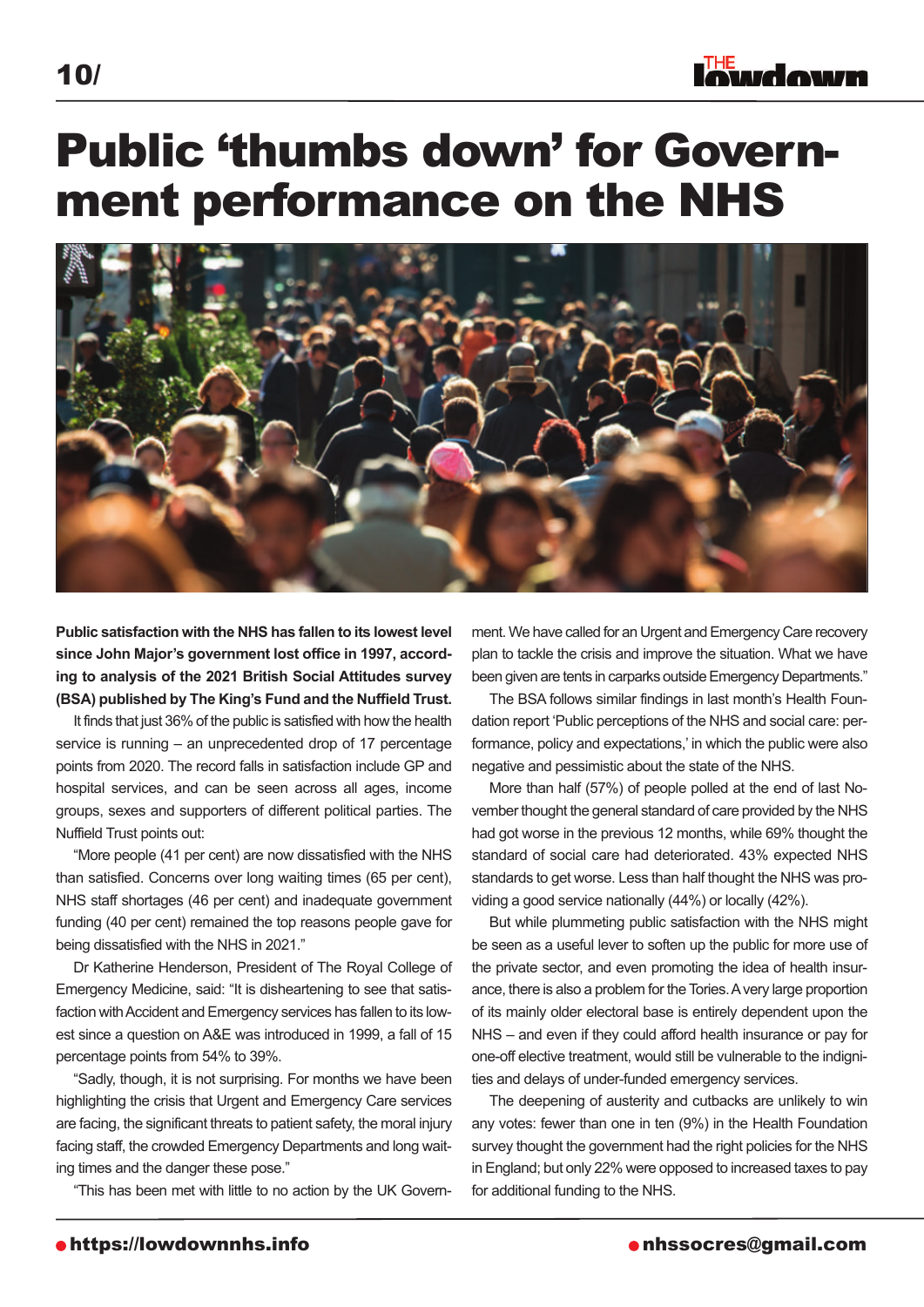### Vaccine Manufacturing and Innovation Centre under privatisation threat

**throughout the Covid-19 pandemic, we've learnt a number of incredibly important lessons on public health. We've learnt the UK government was woefully and unnecessarily unprepared to handle a pandemic of this kind. We've learnt that public investment and a publicly owned health service have delivered the protection and public health response we needed.and finally, that privatisation is a word synonymous with disaster.**

The Vaccine Manufacturing and Innovation Centre (VMIC) should – in its very design – recognise these lessons. The VMIC is based in Oxfordshire and was launched in 2018 with more than £200m of public funding. It is the UK's first strategic vaccine development and advanced manufacturing facility and it is set to become fully operational in 2022.

Given its role in innovation, development and manufacturing of vaccines, the VMIC has the potential to be central to preparing the country for future pandemics. Presently, it exists as a not for profit company in which a consortium of public universities – University of Oxford, Imperial College and London School of Hygiene and Tropical Medicine – are shareholders.

#### Risking a strategic asset

Sadly, the aforementioned lessons appear not to have been learnt after all. The VMIC is now understood to be up for sale, with just one company in discussions with the VMIC board. According to the BBC, this sale is being supported by the government.

Selling off the VMIC in this way will mean that a vital strategic asset designed for the protection of public health in the UK and across the world will be handed over to a for-profit private company. The result of this will be the same as each and every prior privatisation of healthcare infrastructure we've seen in recent decades – the bottom line of private companies put above public health, drives for innovation will be replaced with drives for profits, and we will see a significant reduction in our preparedness for future pandemics.

All of this has happened largely outside of the public gaze. Indeed, mainstream media coverage of this major transfer of assets and infrastructure that are integral to the UK's public health strategy has been limited – as has the response from political figures.

This week, however, has seen a small – but not insignificant –



shift in this regard. On March 21, Oxford City Council unanimously passed a motion opposing the privatisation of the VMIC, following a local public campaign from anti-privatisation groups including We Own It. Keep Our NHS Public and the Socialist Health Association. This will see the City Council use its – admittedly limited – institutional leverage to pressure the Secretary of State for Business, Energy and Industrial Strategy, Kwasi Kwarteng and the consortium of universities to stop the sale.

Time is running short if this reckless privatisation is to be stopped, however. Reports suggest the sale could be wrapped up this month. So while public pressure is beginning to grow, it needs to accelerate, and fast. One small step people can take right now is to sign We Own It's petition opposing the privatisation.

> *Chris Jarvis, Green Party councillor, Oxford City Council*